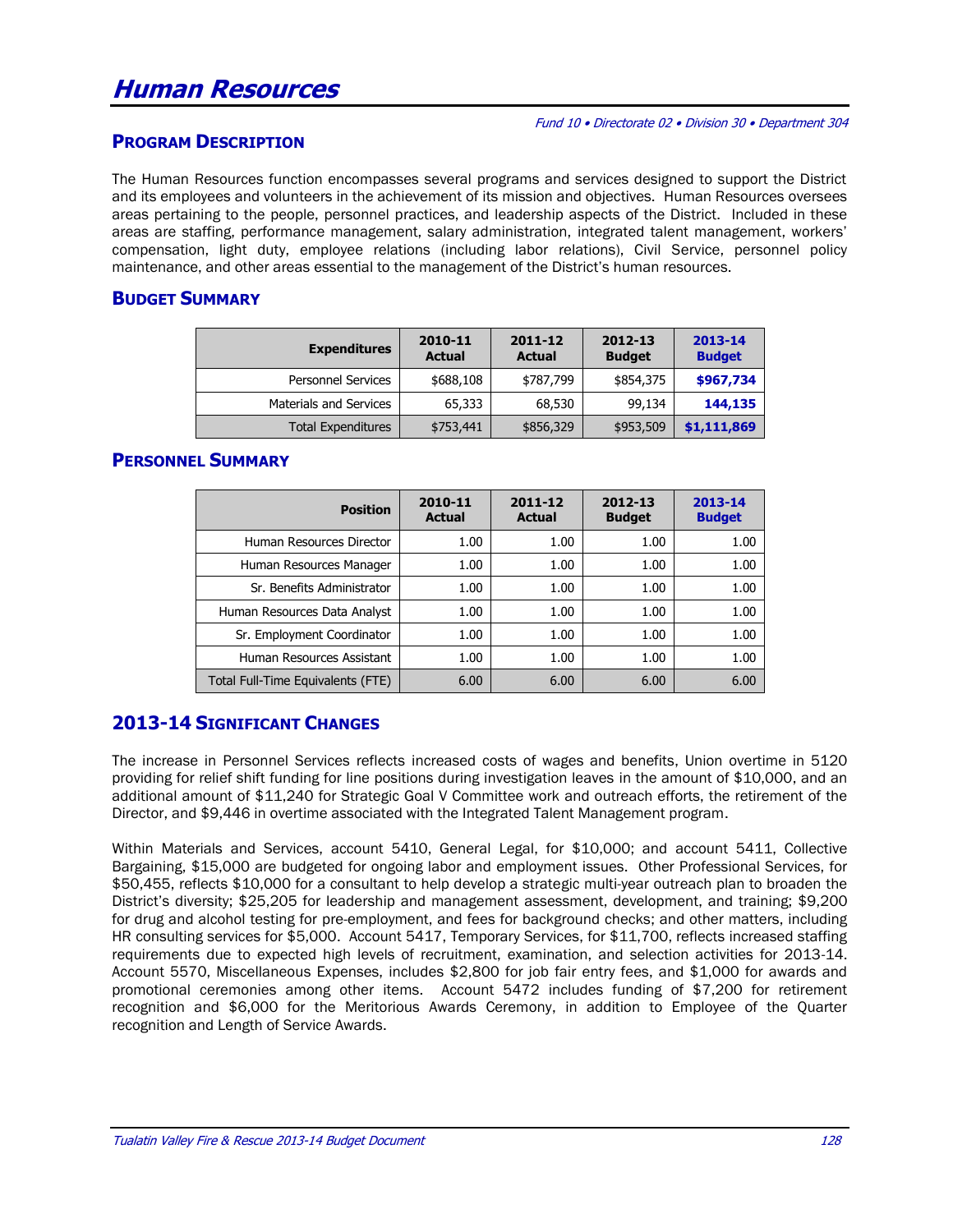## **STATUS OF 2012-13 SERVICE MEASURES**

Gather data on injured workers who return to light duty and submit to SAIF for reimbursement.

| Goal(s)/Call(s) for Action: | VII                                                                                                                |
|-----------------------------|--------------------------------------------------------------------------------------------------------------------|
| Service Type(s):            | Essential                                                                                                          |
| Measured By:                | Periodic review and submission of injured worker/light duty data to SAIF<br>in order to qualify for reimbursement. |
| <b>Status or Outcome:</b>   | Between July 1, 2011 and June 30, 2012, the District received a total of<br>\$39.273 in reimbursements from SAIF.  |

Successfully attract, select, retain, and promote qualified personnel in all District positions.

| Goal(s)/Call(s) for Action: | VI                                                                                                                                                                                                                                                                                                                                                                                                                                                          |
|-----------------------------|-------------------------------------------------------------------------------------------------------------------------------------------------------------------------------------------------------------------------------------------------------------------------------------------------------------------------------------------------------------------------------------------------------------------------------------------------------------|
| Service Type(s):            | Mandatory                                                                                                                                                                                                                                                                                                                                                                                                                                                   |
| Measured By:                | The data collected in the hiring manager satisfaction survey ratings<br>completed after each selection process (non-Civil Service), the low rate of<br>voluntary turnover, analysis of exit interview feedback, and overall<br>success in trial service of personnel newly hired or newly promoted, all<br>reflect overall success in employment actions.                                                                                                   |
| <b>Status or Outcome:</b>   | Hiring manager satisfaction survey ratings continue to consistently be "4"<br>or "5" on a 5-point scale. Non-retirement voluntary turnover remains<br>extremely low. Exit interviews have not revealed any systemic issues with<br>workplace satisfaction leading to turnover. All newly hired/promoted<br>personnel in non-Civil Service positions successfully completed trial<br>service periods that were scheduled to end during the last fiscal year. |

Ongoing analysis of positions to assure jobs are appropriately classified within the District's salary structure.

| Goal(s)/Call(s) for Action:<br>Service Type(s):<br>Measured By: | VI<br>Essential<br>Ongoing review of new and existing positions in order to assure that the<br>correct work is being performed for any given position, and that positions<br>are correctly placed in the District's salary structure as compared to both<br>the external market and other positions internal to the organization. |
|-----------------------------------------------------------------|-----------------------------------------------------------------------------------------------------------------------------------------------------------------------------------------------------------------------------------------------------------------------------------------------------------------------------------|
| <b>Status or Outcome:</b>                                       | Several reclassification analyses were performed during the period,<br>resulting in some grade and salary adjustments relative to individuals in<br>those jobs. The District continues to participate in two formal salary<br>surveys to ensure classifications are appropriately graded in the salary<br>structure.              |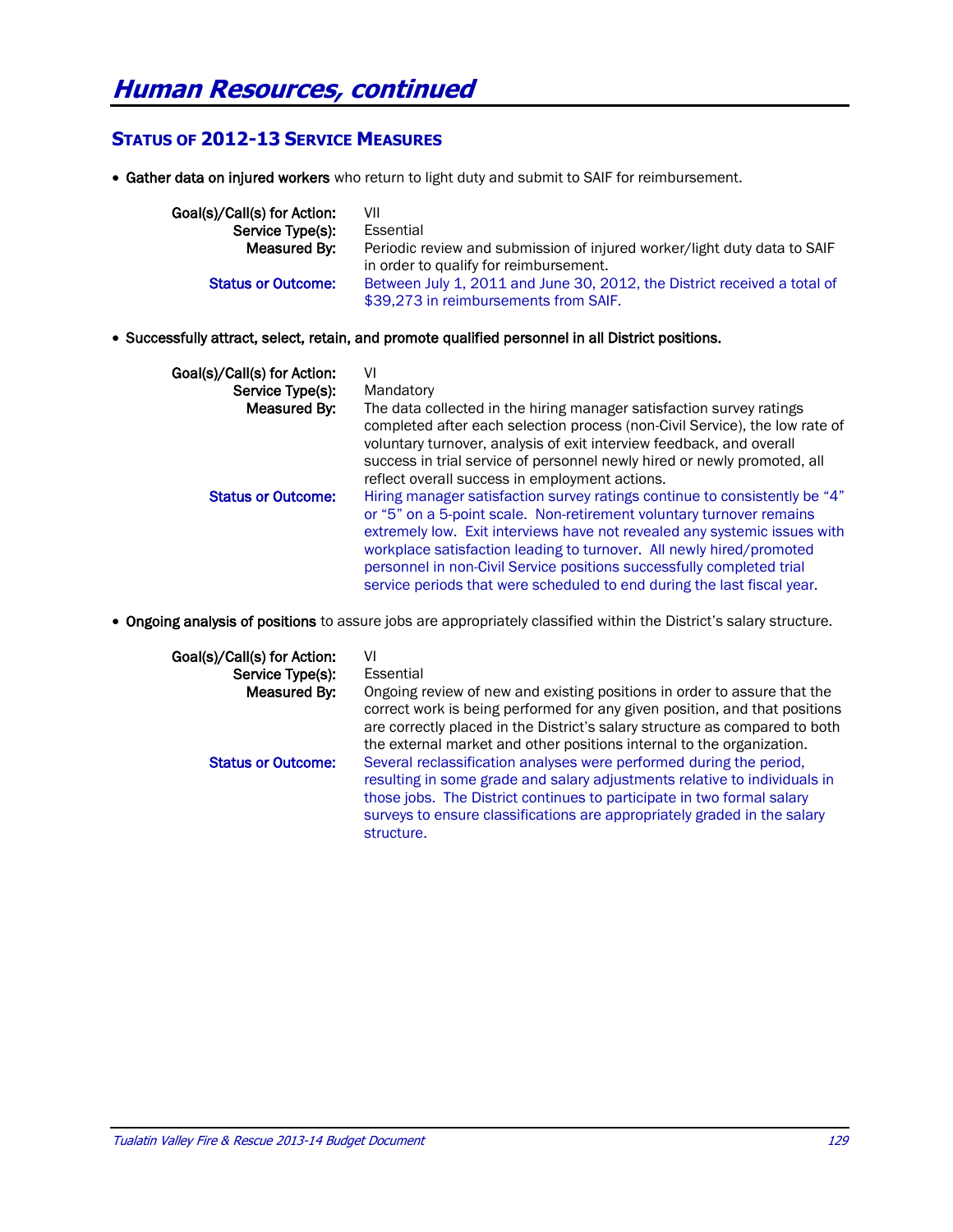## **STATUS OF 2012-13 SERVICE MEASURES, CONTINUED**

• Administration of the annual performance evaluation process to include written appraisals as well as ongoing feedback to employees in regard to their work performance.

| Goal(s)/Call(s) for Action: | VI                                                                                                                                                                                                                                                                                                                                                                                                                                                                                            |
|-----------------------------|-----------------------------------------------------------------------------------------------------------------------------------------------------------------------------------------------------------------------------------------------------------------------------------------------------------------------------------------------------------------------------------------------------------------------------------------------------------------------------------------------|
| Service Type(s):            | Essential                                                                                                                                                                                                                                                                                                                                                                                                                                                                                     |
| Measured By:                | 100% compliance for all employees to receive a written performance<br>evaluation annually on July 1 <sup>st</sup> delivered during a face-to-face meeting<br>with their managers. Additionally, new or promoted employees will<br>receive a minimum of three written quarterly evaluations prior to the<br>annual evaluation, each delivered in a meeting with the employee in<br>order to discuss feedback both positive and negative.                                                       |
| <b>Status or Outcome:</b>   | The District moved to a July 1 <sup>st</sup> focal cycle this past year and committed<br>significant effort to supporting compliance and quality of performance<br>evaluations. For non-line employees, the currency of employee<br>evaluations went from 316 cumulative months of overdue evaluations<br>(each overdue evaluation multiplied by the number of months overdue) to<br>zero, or 100% compliance. Compliance with quarterly trial service<br>evaluations remains less than 100%. |

 Process personnel actions with 100% accuracy, with actions entered into MUNIS reflecting intentions of authorizing manager.

| Goal(s)/Call(s) for Action: | VI                                                                           |
|-----------------------------|------------------------------------------------------------------------------|
| Service Type(s):            | Mandatory                                                                    |
| Measured By:                | No payroll or benefits errors as a result of processing personnel actions    |
|                             | and data entry into MUNIS each payroll cycle.                                |
| <b>Status or Outcome:</b>   | In addition to developing the Job Change Form and accompanying               |
|                             | Standard Operating Guideline (SOG) to help clarify the intentions of the     |
|                             | authorizing manager, the HR team has put considerable effort into            |
|                             | developing auditing protocols to catch errors prior to payroll transmission. |
|                             | This appears to have significantly minimized the risk of errors that are not |
|                             | caught before payroll processes actions. MUNIS does not have a               |
|                             | comprehensive auditing function that could further reduce the risk of        |
|                             | error. Only one data entry error is known to have occurred over the          |
|                             | period that was not noticed by HR staff.                                     |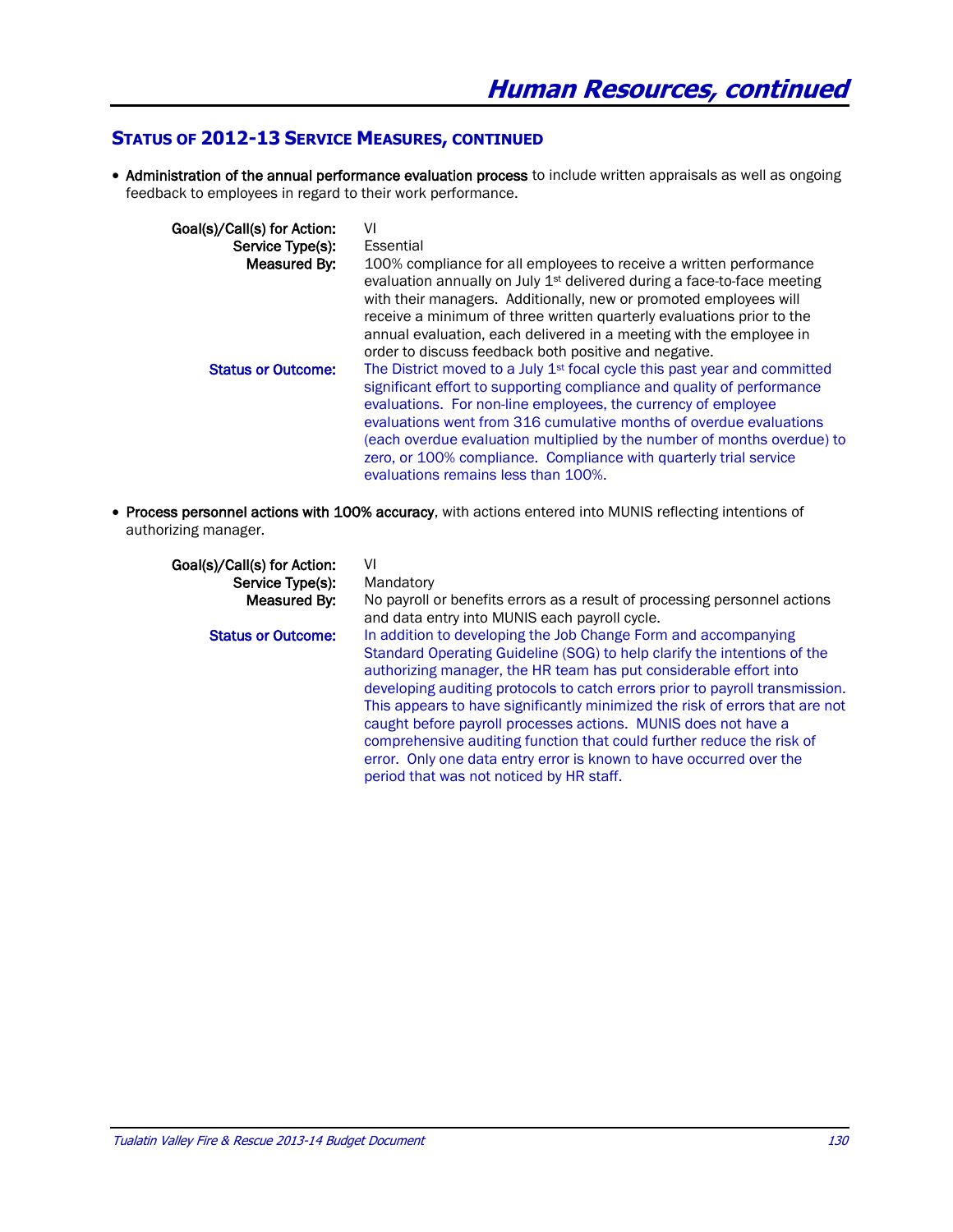## **STATUS OF 2012-13 CHANGE STRATEGIES**

• Support the development and implementation of a multi-year diversity plan, complete with benchmarks, staff resources, and needs analysis. Include cost and budget impact.

| Goal(s)/Call(s) for Action: | V/A, B, C, 1, 2, and 3                                                                                                                                                                                                                                                                                                                                                                                                     |
|-----------------------------|----------------------------------------------------------------------------------------------------------------------------------------------------------------------------------------------------------------------------------------------------------------------------------------------------------------------------------------------------------------------------------------------------------------------------|
| <b>Budget Impact:</b>       | Could be significant based on recommendations of steering committee                                                                                                                                                                                                                                                                                                                                                        |
| Duration:                   | Year 3 of 5                                                                                                                                                                                                                                                                                                                                                                                                                |
| <b>Budget Description:</b>  | In order to develop and enhance a workforce that understands and<br>respects individual and group differences, the District will continue to<br>work towards increasing employee awareness of the benefits of a diverse<br>workforce, increase overall cultural competency in order to more<br>effectively serve the citizens of the District, and increase organizational<br>diversity to reflect the communities served. |
| Partner(s):                 | Integrated Operations, Division Managers, Assistant Chiefs, Fire Chief's<br>Office                                                                                                                                                                                                                                                                                                                                         |
| <b>Status or Outcome:</b>   | HR continues to participate in the Strategic Goal V taskforce led by the<br>Fire Chief's Office. Other support is pending identification of needs by the<br>taskforce.                                                                                                                                                                                                                                                     |

• Develop the framework for an integrated talent management system that aligns all HR functions (job descriptions, employee selection, professional development, performance evaluations, and succession planning) with one another and connects business objectives to talent management strategies, outcomes, and calls to action. Scope and duration of project has increased after initial training.

| Goal(s)/Call(s) for Action: | VI/7                                                                        |
|-----------------------------|-----------------------------------------------------------------------------|
| <b>Budget Impact:</b>       | Minimal budget impact with primary framework developed with existing        |
|                             | HR resources. Some cost for staff training and materials. Medium and        |
|                             | long-term budget impact to be assessed as framework developed.              |
| Duration:                   | Year 2 of 5                                                                 |
| <b>Budget Description:</b>  | The foundation of this framework is the development of a competency         |
|                             | model for the organization, described above.                                |
| Partner(s):                 | All organizational units                                                    |
| <b>Status or Outcome:</b>   | In September 2012, Executive Staff sponsored a change management            |
|                             | plan to engage the District's workforce in creating a shared vision for how |
|                             | to bring talent management practices to the District. Human Resources       |
|                             | coordinated this change management process during the fall of 2012,         |
|                             | with a series of discussion on various topics related to talent             |
|                             | management and leadership development. Executive Staff also                 |
|                             | chartered a project team to move the initiative forward. This team was      |
|                             | identified and convened in February, led by the HR Manager. The             |
|                             | immediate work of the project team is to set priorities for                 |
|                             | developing/aligning system components and beginning work on                 |
|                             | competency modeling for the organization and jobs.                          |
|                             |                                                                             |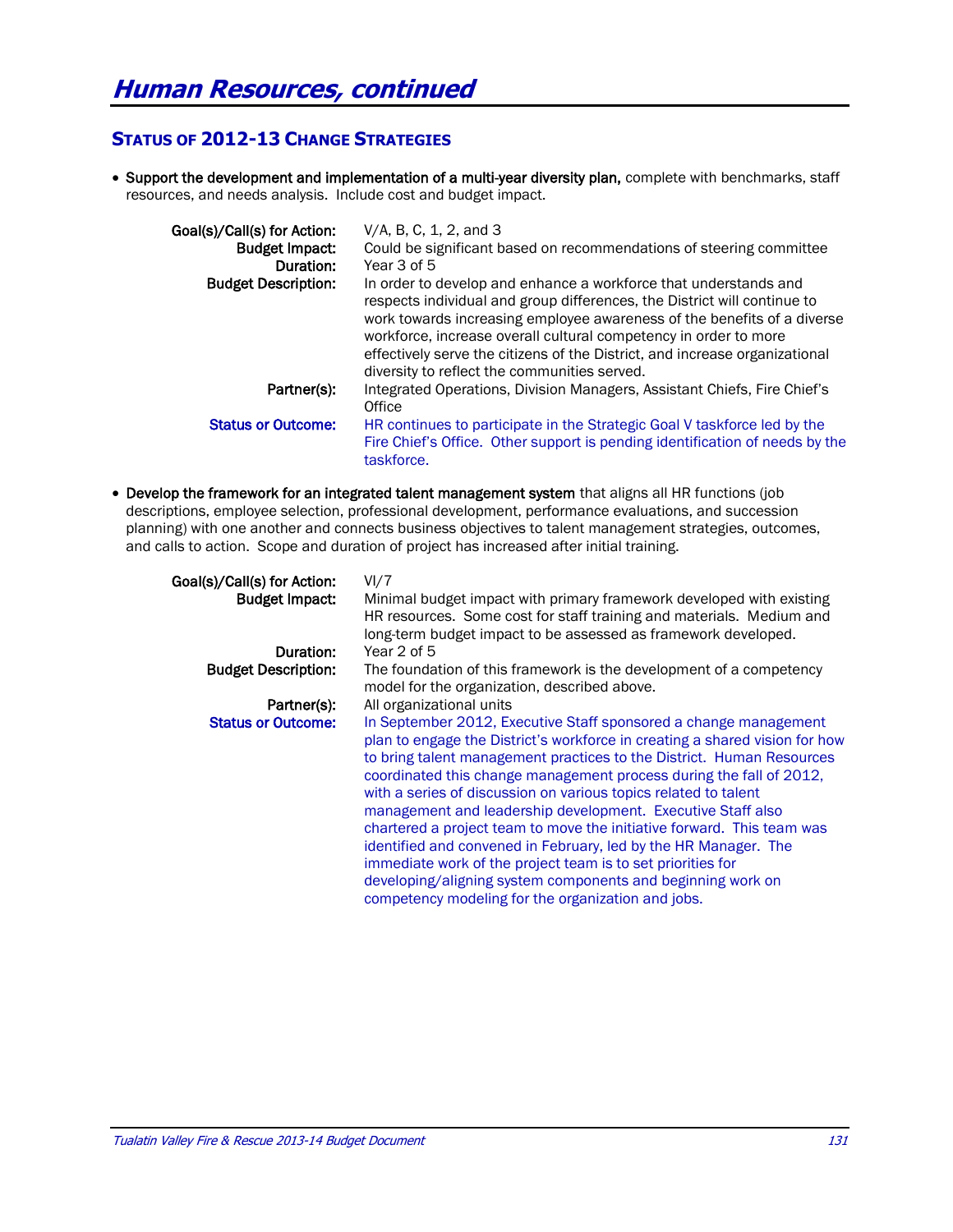#### **STATUS OF 2012-13 CHANGE STRATEGIES, CONTINUED**

Develop a sustainable supervisor/manager/leadership training program for line and non-line employees.

| Goal(s)/Call(s) for Action:<br><b>Budget Impact:</b> | VI/C and D<br>Budget as necessary for delivery of an ongoing training program focused                                                                                                                                                                                                                                                                                                                                                                                                                                                                                                                                                                                                                                                                                                                                          |
|------------------------------------------------------|--------------------------------------------------------------------------------------------------------------------------------------------------------------------------------------------------------------------------------------------------------------------------------------------------------------------------------------------------------------------------------------------------------------------------------------------------------------------------------------------------------------------------------------------------------------------------------------------------------------------------------------------------------------------------------------------------------------------------------------------------------------------------------------------------------------------------------|
| Duration:                                            | on development of employees as supervisors and managers.<br>Year 2 of 2                                                                                                                                                                                                                                                                                                                                                                                                                                                                                                                                                                                                                                                                                                                                                        |
| <b>Budget Description:</b>                           | The first step will be to evaluate various training/tracking methods. Once<br>a delivery system is selected, work with identified vendor to build a<br>sustainable supervisory development program.                                                                                                                                                                                                                                                                                                                                                                                                                                                                                                                                                                                                                            |
| Partner(s):                                          | Training, Integrated Operations, Fire Chief's Office                                                                                                                                                                                                                                                                                                                                                                                                                                                                                                                                                                                                                                                                                                                                                                           |
| <b>Status or Outcome:</b>                            | This year, two programs were developed to address supervisor and<br>manager training. First, HR has partnered with the Finance Division to<br>develop three-hour "boot camp" training for new supervisors (newly hired<br>or promoted). This training will orient new supervisors to a variety of<br>responsibilities and expectations relevant to the supervisory role at<br>TVF&R, including performance management, injuries/illness and leaves<br>of absence, MUNIS, timesheets, ethics, employment processes, and<br>many other topics. Secondly, a group of executives and Division<br>Chiefs/managers concurrently participated in a series of 12 online<br>classes through the Harvard ManageMentor® program. For six of those<br>classes, a two-hour group debrief was conducted to enhance the learning<br>outcomes. |

• Pilot a "peak period" employment resourcing program, evaluating, and utilizing the appropriate resources to assist with employment activities during peak periods of employment activity. Resources may be internal or external depending on the vacancy, availability of internal support/assistance, and priority of the recruitment.

| Goal(s)/Call(s) for Action: | $VI/C$ , D, 3, and 4                                                                                                                                                                                        |
|-----------------------------|-------------------------------------------------------------------------------------------------------------------------------------------------------------------------------------------------------------|
| <b>Budget Impact:</b>       | May have budget impact depending on the kinds of support needed to<br>meet demand.                                                                                                                          |
| Duration:                   | Year 1 of 1                                                                                                                                                                                                 |
| <b>Budget Description:</b>  | Identify various methods of resourcing employment processes, including<br>developing interview questions, phone screening candidates, scheduling<br>interviews, and participating in the interview process. |
| Partner(s):                 | Potentially multiple divisions                                                                                                                                                                              |
| <b>Status or Outcome:</b>   | This change strategy was modified. Alternative means of resourcing peak<br>periods of employment activity pursued.                                                                                          |

• Implement the Human Resource side of a new labor contract. Depending on what the finalized contract brings, HR must interpret and adapt policies and procedures that reflect the new contract language.

| Goal(s)/Call(s) for Action: | VI/5                                                                                                                                                                                                                                                                                                                                                                                 |
|-----------------------------|--------------------------------------------------------------------------------------------------------------------------------------------------------------------------------------------------------------------------------------------------------------------------------------------------------------------------------------------------------------------------------------|
| <b>Budget Impact:</b>       | Resource neutral                                                                                                                                                                                                                                                                                                                                                                     |
| Duration:                   | Year 1 of 3                                                                                                                                                                                                                                                                                                                                                                          |
| <b>Budget Description:</b>  | Reflective of new contract agreements.                                                                                                                                                                                                                                                                                                                                               |
| Partner(s):                 | Fire Chief's Office, Finance Division                                                                                                                                                                                                                                                                                                                                                |
| <b>Status or Outcome:</b>   | Human Resources is doing a number of activities associated with the<br>labor contract that went into effect July 1, 2012, including updating<br>salary schedules, modifying policies and procedures associated with<br>schedule changes (from 53-hour to 52-hour work weeks), administering<br>the lump sum payment identified in the contract, and updating seniority<br>schedules. |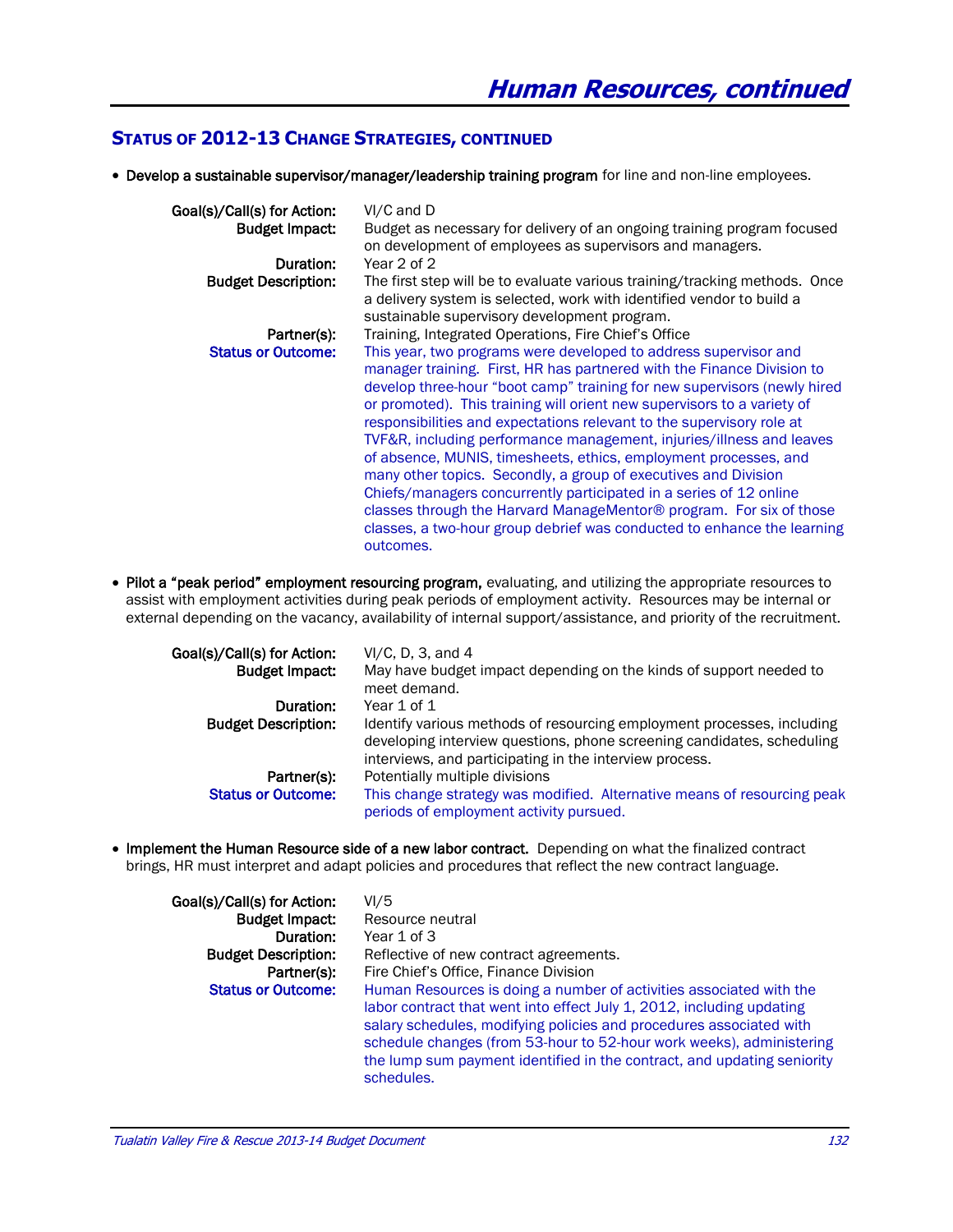## **ADDITIONAL 2012-13 ACCOMPLISHMENTS**

- Used MUNIS Self-Serve to facilitate open enrollment for health and dental plans.
- Moved to a new flexible spending plan administrator (Genesis) for non-Union employees. Worked with the Union in transitioning to the same plan administrator, to occur July 1, 2013.
- Improved information available to employees planning retirement.
- Partnered with Union leadership to better support injured employees through the Workers' Compensation process.
- Negotiated enhancements to non-Union healthcare plans at no additional cost.

## **2013-14 SERVICE MEASURES**

|                                                                                                          | FY 09-10 | FY 10-11 | FY 11-12 | FY 12-13<br>estimated | FY 13-14<br>projected |
|----------------------------------------------------------------------------------------------------------|----------|----------|----------|-----------------------|-----------------------|
| HR FTE                                                                                                   | 6.0      | 6.0      | 6.0      | 6.0                   | 6.0                   |
| Total number of employees                                                                                | 427      | 441      | 447      | 460                   | 474                   |
| Union                                                                                                    | 318      | 328      | 330      | 345                   | 358                   |
| Non-Union                                                                                                | 113      | 113      | 117      | 115                   | 116                   |
| Total number of volunteers                                                                               | 66       | 56       | 58       | 62                    | 64                    |
| Number of employees hired                                                                                | 28       | 34       | 20       | 22                    | 24                    |
| Volunteers onboarded                                                                                     | 15       | 13       | 11       | 15                    | 15                    |
| Number of employee separations                                                                           | 9        | 8        | 5        | 6                     | 6                     |
| Number of volunteer separations                                                                          | 20       | 23       | 9        | 11                    | 13                    |
| Number of employee retirements                                                                           | 4        | 12       | 9        | 3                     | 4                     |
| Average number of Union employees on STD (short<br>term disability) per week                             | 3.2      | 4.9      | 3.3      | 2.5                   | 2.5                   |
| Average duration of weeks on STD per employee                                                            | 10.5     | 11.1     | 10.1     | 10.25                 | 10                    |
| Average weekly number of line personnel off-duty for<br>injury or illness both work and non-work related | 14.3     | 13.4     | 10.2     | 9                     | 8.75                  |
| Number of selection processes completed (Total)                                                          | 20       | 21       | 17       | 30                    | 38                    |
| Civil Service                                                                                            | 5        | 9        | 6        | 14                    | 19                    |
| Non-Civil Service                                                                                        | 15       | 12       | 11       | 16                    | 19                    |
| Turnover percentage (not including retirements)                                                          | 2.1%     | 1.9%     | .9%      | 1.4%                  | 1.2%                  |
| Turnover percentage ( <i>including retirements</i> )                                                     | 3.7%     | 4.6%     | 2.7%     | 2.2%                  | 2.0%                  |
| Number of applications processed                                                                         | 890      | 573      | 473      | 500                   | 700                   |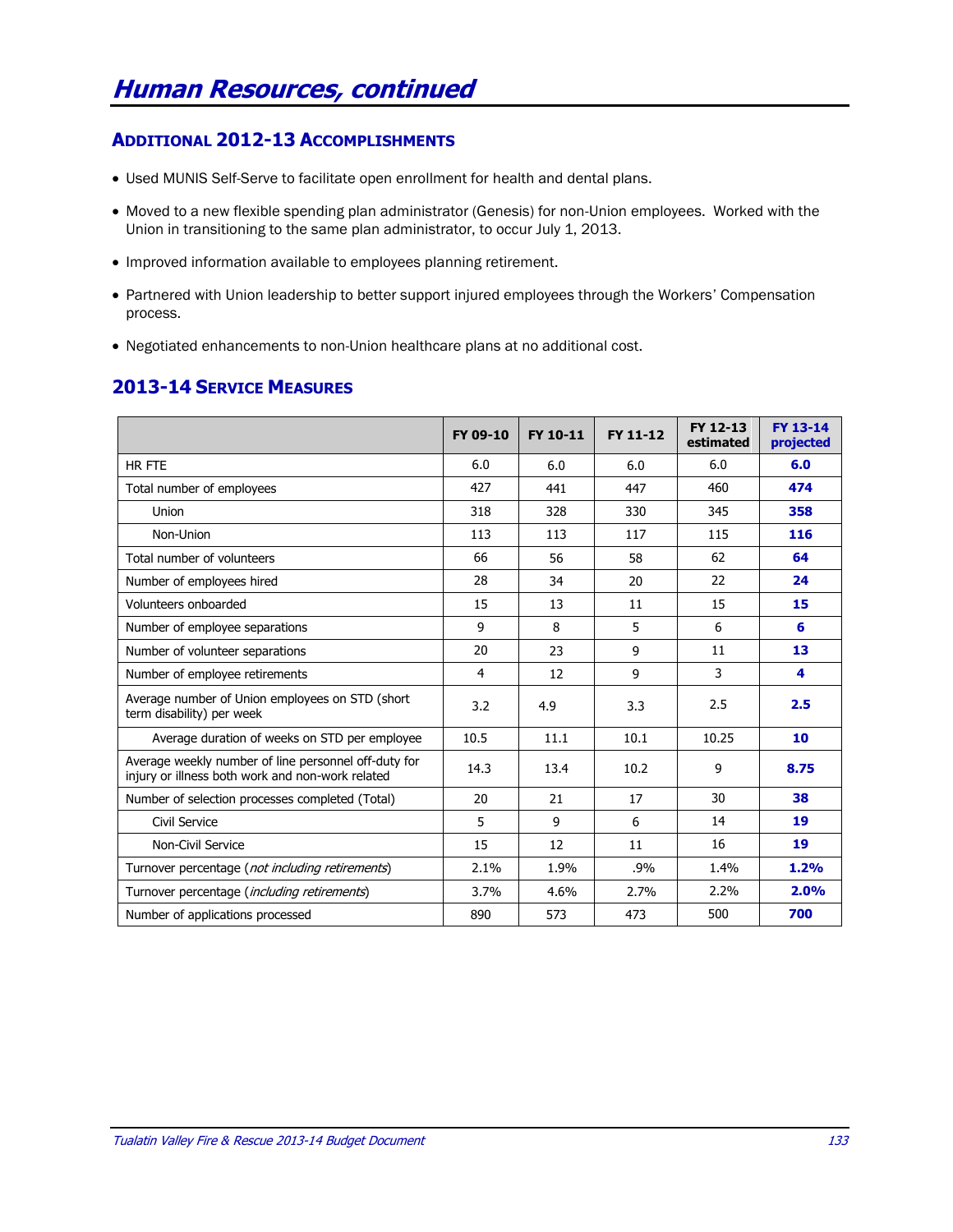#### **2013-14 SERVICE MEASURES, CONTINUED**

Gather data on injured workers who return to light duty and submit to SAIF for reimbursement.

Goal(s)/Call(s) for Action: VII Service Type(s): Essential Measured By: Periodic review and submission of injured worker/light duty data to SAIF in order to qualify for reimbursement.

 Successfully attract, select, retain, and promote qualified personnel for all District positions. An anticipated higher volume of employment activity during fiscal year creates a need for additional and temporary staff resources in HR to support the employment function during peak periods.

Goal(s)/Call(s) for Action: VI Service Type(s): Mandatory Measured By: The data collected in the hiring manager satisfaction survey ratings completed after each selection process (non-Civil Service), the low rate of voluntary turnover, analysis of exit interview feedback, and overall success in trial service of personnel newly hired or newly promoted; all

reflect overall success in employment actions.

Ongoing analysis of positions to ensure jobs are appropriately classified within the District's salary structure.

| Goal(s)/Call(s) for Action: | VI                                                                          |
|-----------------------------|-----------------------------------------------------------------------------|
| Service Type(s):            | Essential                                                                   |
| Measured By:                | Ongoing review of new and existing positions in order to ensure that the    |
|                             | correct work is being performed for any given position, and that positions  |
|                             | are correctly placed in the District's salary structure as compared to both |
|                             | the external market and other positions internal to the organization.       |

• Administration of the annual performance evaluation process to include written appraisals, as well as ongoing feedback to employees in regard to their work performance.

| Goal(s)/Call(s) for Action: | VI/2, 5, and 7                                                                                                                                                                                                                                                                                                                                                                                                                                    |
|-----------------------------|---------------------------------------------------------------------------------------------------------------------------------------------------------------------------------------------------------------------------------------------------------------------------------------------------------------------------------------------------------------------------------------------------------------------------------------------------|
| Service Type(s):            | Essential                                                                                                                                                                                                                                                                                                                                                                                                                                         |
| Measured By:                | 100% compliance for all employees to receive a written performance<br>evaluation annually on July 1 <sup>st</sup> , delivered during a face-to-face meeting<br>with the employee's manager. Additionally, new or promoted employees<br>will receive a minimum of three written quarterly evaluations prior to the<br>annual evaluation, each delivered in a meeting with the employee in<br>order to discuss both positive and negative feedback. |

• Process personnel actions with 100% accuracy, with actions entered into MUNIS reflecting intentions of authorizing manager.

| Goal(s)/Call(s) for Action:                                                               | VI                                            |  |
|-------------------------------------------------------------------------------------------|-----------------------------------------------|--|
| Service Type(s):                                                                          | Mandatory                                     |  |
| No payroll or benefits errors as a result of processing personnel actions<br>Measured By: |                                               |  |
|                                                                                           | and data entry into MUNIS each payroll cycle. |  |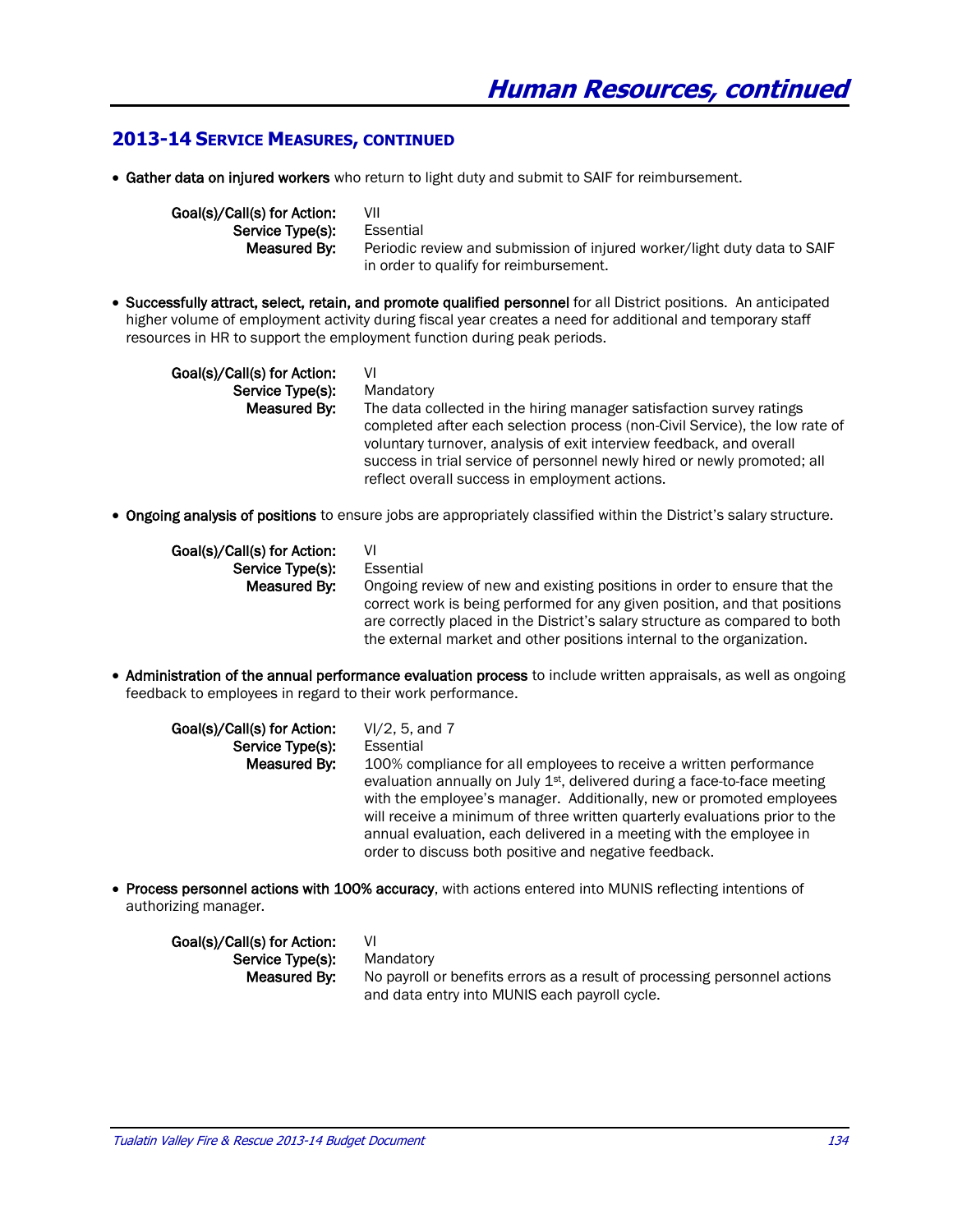### **2013-14 SERVICE MEASURES, CONTINUED**

• Coordinate employee recognition programs that support employee engagement and relationship building.

| Goal(s)/Call(s) for Action: | IV. VI                                                                                                                                                                                                                    |
|-----------------------------|---------------------------------------------------------------------------------------------------------------------------------------------------------------------------------------------------------------------------|
| Service Type(s):            | Essential                                                                                                                                                                                                                 |
| Measured By:                | Successful coordination of key recognition events, including the annual                                                                                                                                                   |
|                             | Meritorious Awards Ceremony, Employee-of-the-Quarter, and promotional<br>ceremonies; and other all personnel events that support relationship<br>building among employees and volunteers (e.g., summer all-staff picnic). |

• Implement the Human Resource side of a current labor contract. Interpret and adapt policies and procedures that reflect the current contract language.

Goal(s)/Call(s) for Action: VI/6 Service Type(s): Essential Measured By: All terms of employment addressed in the collective bargaining agreement are consistent with policies and procedures for affected employees.

## **2013-14 CHANGE STRATEGIES**

• Support the development and implementation of a multi-year diversity plan, complete with benchmarks, staff resources, and needs analysis. Include cost and budget impact.

| Goal(s)/Call(s) for Action:<br><b>Budget Impact:</b><br>Duration: | V/A, B, C, 1, 2, and 3<br>Could be significant based on recommendations of steering committee<br>Year 4 of 5                                                                                                                                                                                                                                                                                                              |
|-------------------------------------------------------------------|---------------------------------------------------------------------------------------------------------------------------------------------------------------------------------------------------------------------------------------------------------------------------------------------------------------------------------------------------------------------------------------------------------------------------|
| <b>Budget Description:</b>                                        | In order to develop and enhance a workforce that understands and<br>respects individual and group differences, the District will continue to<br>work toward increasing employee awareness of the benefits of a diverse<br>workforce, increase overall cultural competency in order to more<br>effectively serve the citizens of the District, and increase organizational<br>diversity to reflect the communities served. |
| Partner(s):                                                       | Integrated Operations, Division Managers, Assistant Chiefs, Fire Chief's<br>Office                                                                                                                                                                                                                                                                                                                                        |

• Develop the framework for an integrated talent management system that aligns all HR functions (job descriptions, employee selection, professional development, performance evaluations, and succession planning) with one another and connects business objectives to talent management strategies, outcomes, and Calls to Action.

| Goal(s)/Call(s) for Action: | $VI/C. D.$ and $7$                                                                                                  |
|-----------------------------|---------------------------------------------------------------------------------------------------------------------|
| <b>Budget Impact:</b>       | Significant budget impact related to costs associated with project team                                             |
|                             | member participation, staff training, materials, and assessment tools.                                              |
| Duration:                   | Year 3 of 5                                                                                                         |
| <b>Budget Description:</b>  | The foundation of this framework is the development of a competency<br>model for the organization, described above. |
| Partner(s):                 | All organizational units                                                                                            |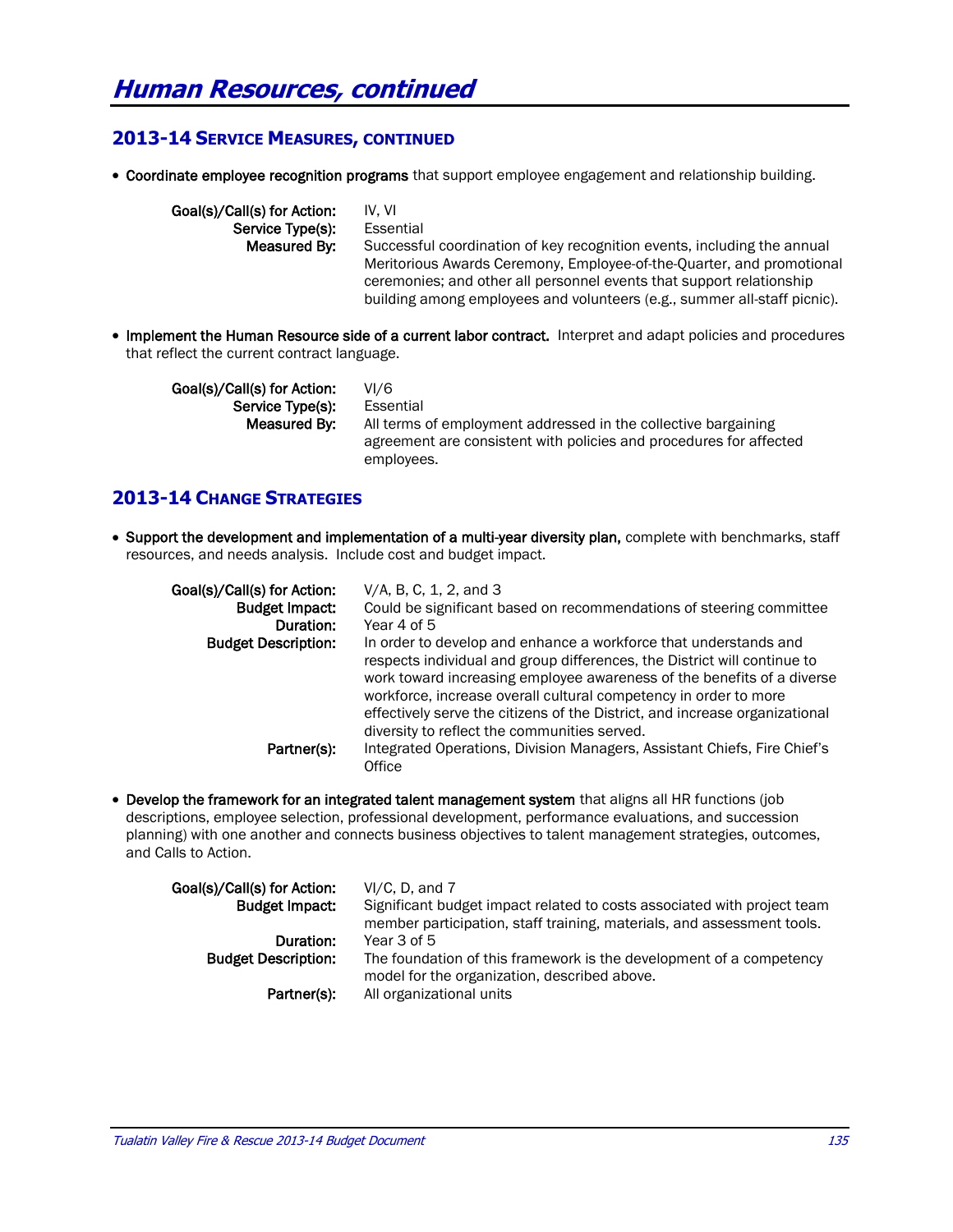## **2013-14 CHANGE STRATEGIES, CONTINUED**

Develop a sustainable supervisor/manager/leadership training program for line and non-line employees.

| Goal(s)/Call(s) for Action: | $VI/C$ and $D$                                                                                                                                                                                                                                                                                           |
|-----------------------------|----------------------------------------------------------------------------------------------------------------------------------------------------------------------------------------------------------------------------------------------------------------------------------------------------------|
| <b>Budget Impact:</b>       | Budget as necessary for delivery of an ongoing training program focused                                                                                                                                                                                                                                  |
|                             | on development of employees as supervisors and managers.                                                                                                                                                                                                                                                 |
| Duration:                   | Year 3 of 3                                                                                                                                                                                                                                                                                              |
| <b>Budget Description:</b>  | The Harvard ManageMentor® program has proven to be an effective<br>vehicle for supervisory training. A pilot group has completed an initial set<br>of learning modules. Next fiscal year, this same group will complete an<br>additional six modules, while a second group will begin on an initial set. |
| Partner(s):                 | Training, Integrated Operations, Fire Chief's Office                                                                                                                                                                                                                                                     |